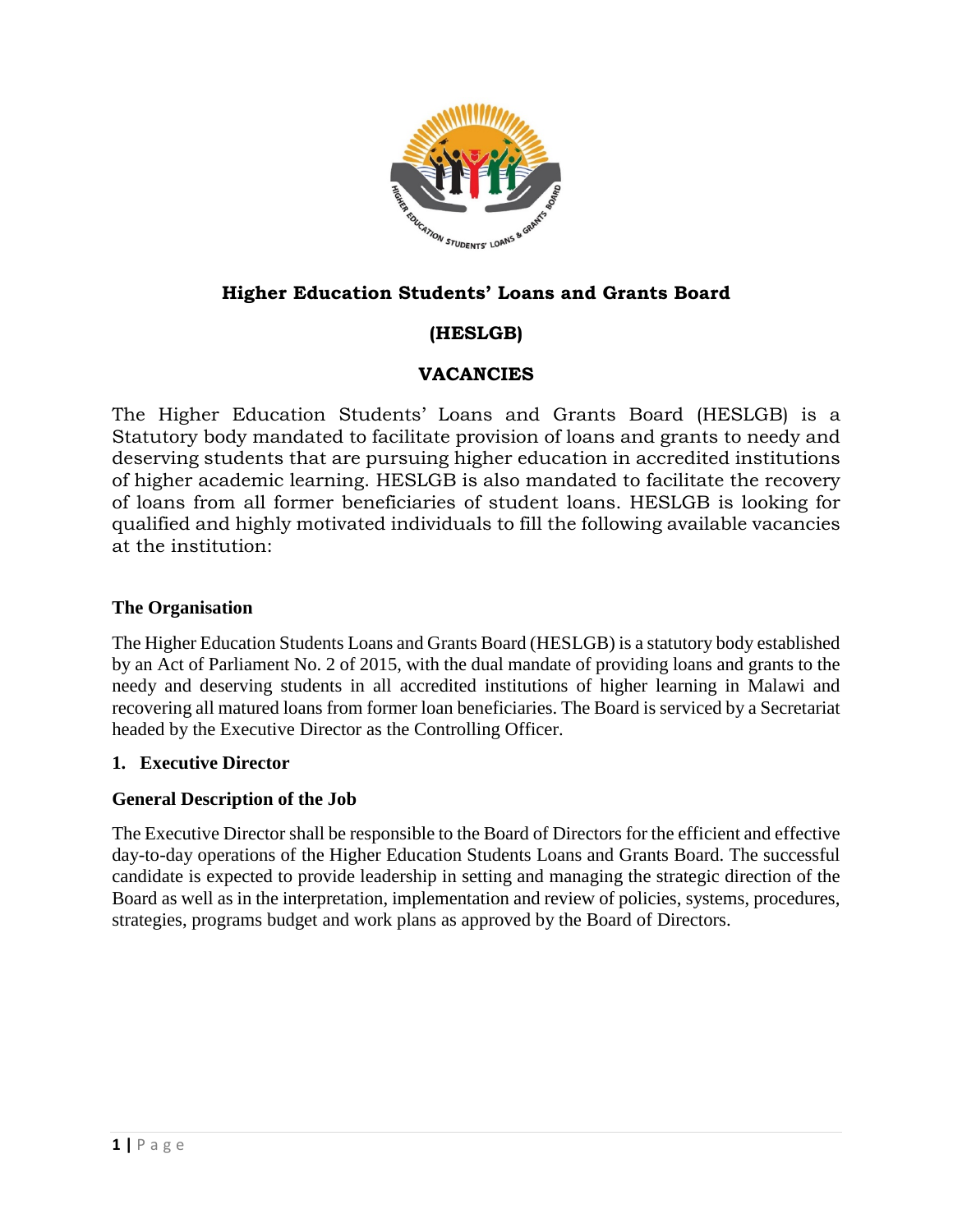#### **Key Duties and Responsibilities**

*The Executive Director shall be responsible, but not limited, for the following:*

- 1. Formulating, implementing and reviewing overall policies, strategies, systems and work plans and creating appropriate working environment;
- 2. Planning, organizing, directing and coordinating implementation of financial, human resource, procurement, administrative and core function activities in accordance with the Board's mandate, good practice and legal provisions;
- 3. Leading and coordinating the formulation, implementation and review of strategies on resource mobilization, loans and grants disbursement and loans recovery;
- 4. Ensuring that the Board designs, operates, enforces and reviews a proper procurement, accounting and internal control systems in conformity with relevant regulations and generally acceptable standards;
- 5. Conducting environmental scanning to gather information about events such as changes in academic calendars, students enrollment trends and cost of living and determining their potential effect on the work of the Board;
- 6. Identifying and implementing reforms, turnaround strategies and institutional capacity development initiatives including functional reviews;
- 7. Fostering a culture of high performance and continuous improvement among staff and ensuring that the Board has a skills development plan and a functional performance management system;
- 8. Monitoring and evaluating organizational performance in meeting strategic objectives and determining areas of potential improvement;
- 9. Initiating and maintaining strategic partnerships with relevant public sector institutions, development partners and other key stakeholders, in line with the Board's mandate;
- 10. Liaising with Government, students, academic institutions, development partners and other key stakeholders on matters relating to higher education financing, welfare of needy students, loans and grants disbursement and loans recovery;
- 11. Preparing and presenting appropriate reports to the Board, Government and development partners as required and approved from time to time; and
- 12. Serving as a Secretary to the Board, implementing the Board's decisions and carrying out other duties as may be assigned from time to time.

#### **Qualifications and Experience**

*The ideal candidate should have the following minimum qualifications:*

1. First Degree plus at least a Master's Degree obtained from an accredited institution in any of the following fields: Education, Public Administration, Business Administration, Management Studies and Social Sciences; or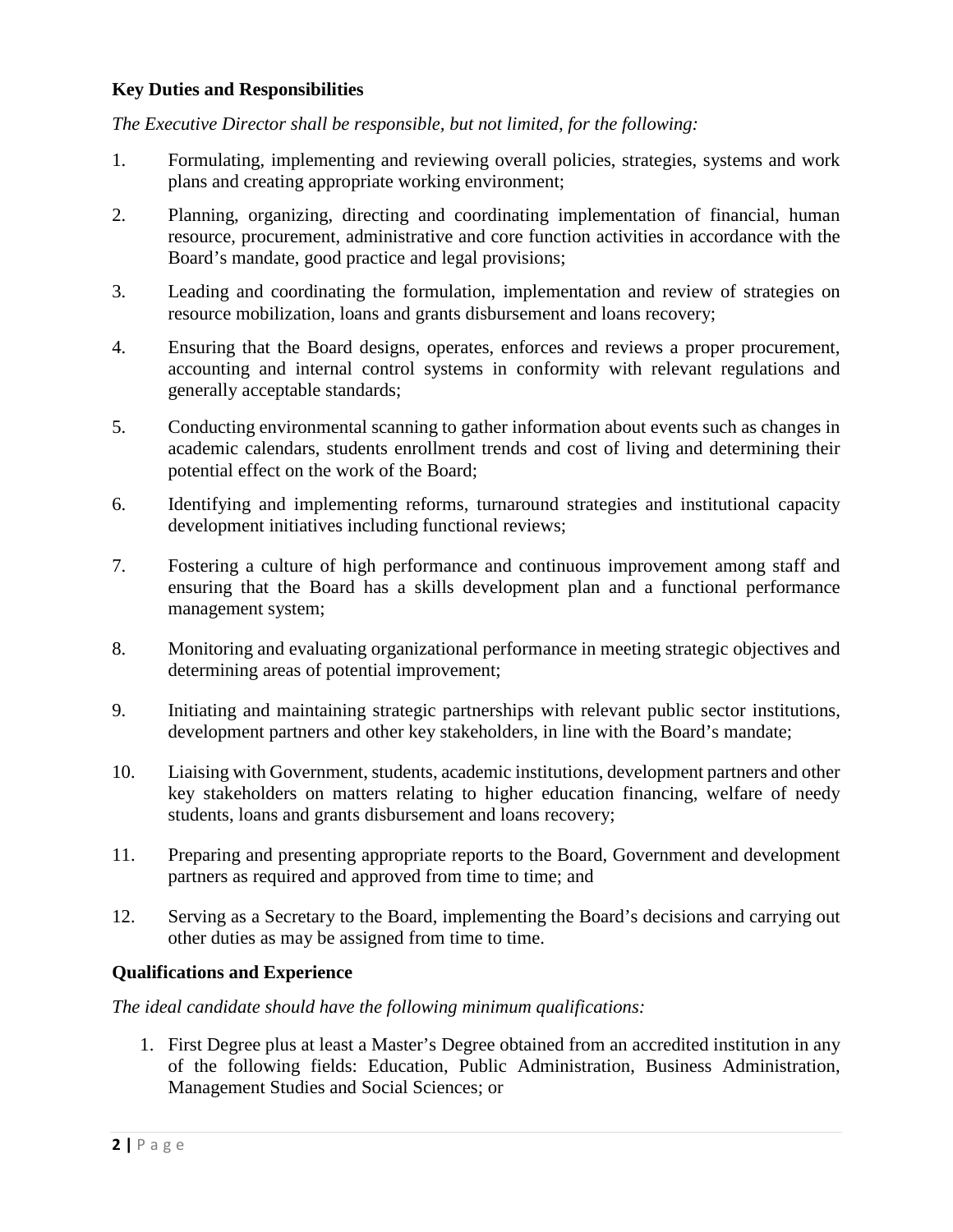- a. Comparable qualifications in other related fields but possess a proven track record of managing institutions of higher learning or commercial enterprises or loans at senior management level;
- 2. At least five (5) years of post-qualification experience at senior management level, after obtaining a Master's Degree; and
- 3. Those with a relevant PhD Degree shall have an added advantage.

### **Competencies, Skills and Attributes**

*The ideal candidate should have the following competencies, skills and attributes:*

- 1. Knowledge of Government procedures and regulations including Public Procurement and Disposal of Assets Act, Public Finance Management Act, Public Audit Act and Public Service Act and other relevant legislations;
- 2. Passion to support matters of needy students;
- 3. Knowledge of socio-economic structure of the Malawian population including the welfare of students in institutions of higher learning;
- 4. Ability to communicate and effectively negotiate with senior government officials, development partners and other key stakeholders;
- 5. Ability to initiate and implement turnaround strategies including those related to resource mobilization, loans and grants disbursement and loans recovery;
- 6. Familiar with contemporary developments in higher education financing globally;
- 7. Mature and person who is ethical and of high integrity;
- 8. Be results oriented and able to cope with work pressure; and
- 9. Good leadership skills and demonstrable experience in executive management.

#### **Appointment and Remuneration**

The successful candidate shall be offered a performance related contract for a period of five (5) years subject to renewal for another term, with an attractive salary, benefits and gratuity commensurate with the seniority of the position, based on the Board's Staff Terms and Conditions of Service.

#### **2. Director of Loans and Grants Disbursement**

#### **General Description of the Job**

Reporting to the Executive Director, the Director of Loans and Grants Disbursement shall be responsible for the efficient and effective disbursement of loans to the needy and deserving students in all accredited institutions of higher learning in Malawi. The successful candidate shall be responsible for advising the Board on the development of criteria, systems and strategies for screening of applications and disbursement of loans and grants. In addition, the successful candidate shall be responsible for implementing all loans and grants disbursement policies and supporting the Executive Director in reviewing strategies for mobilizing resources for the Loan Fund. He/she shall be expected to provide guidance and direction to staff in the Loans and Grants Disbursement Directorate through the setting and managing of performance targets and ensuring their achievement.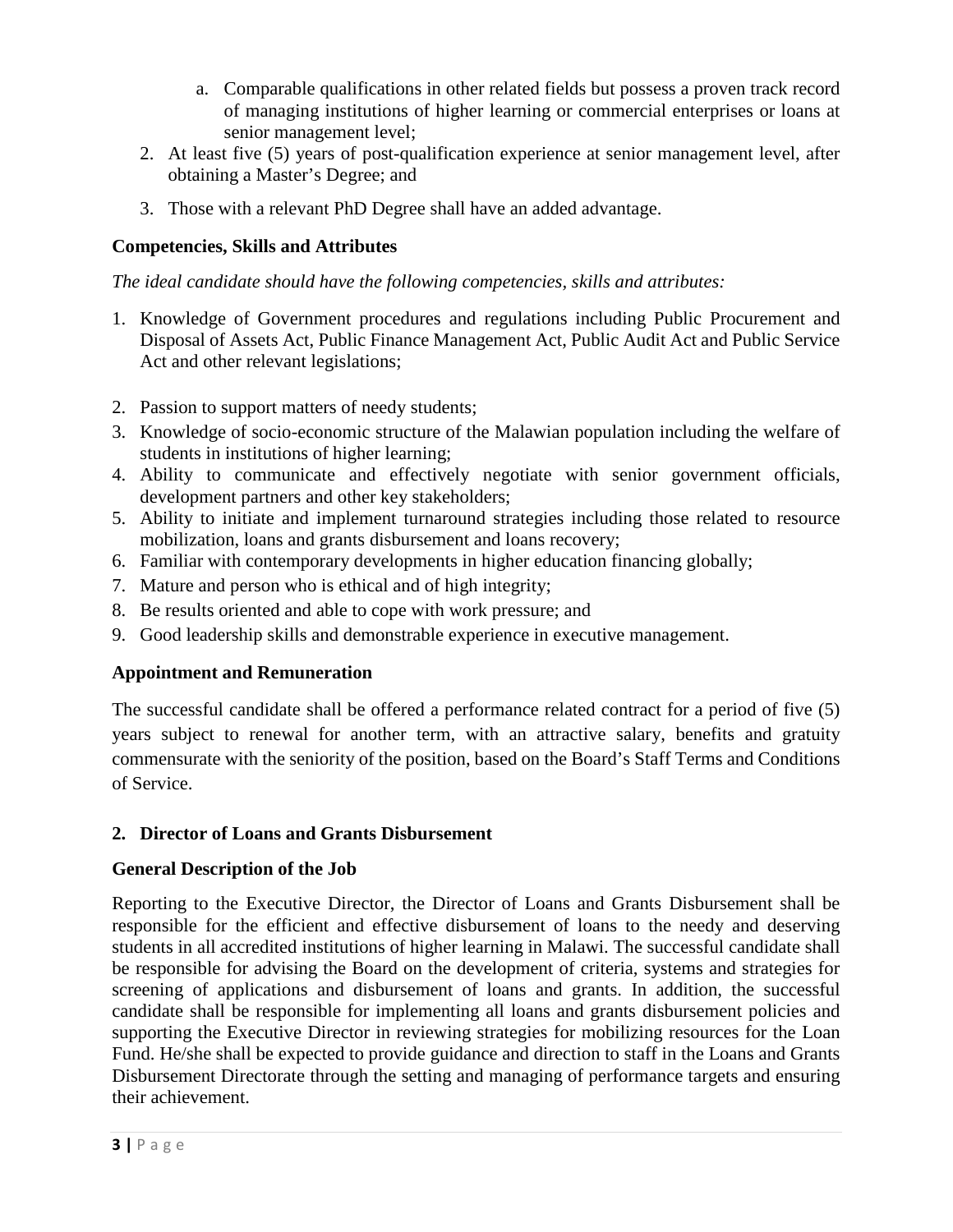#### **Key Responsibilities and Duties**

*The Director of Loans and Grants Disbursement shall be responsible, but not limited, for the following:*

- 1. Advising the Loans and Grants Disbursement Committee of the Board on the development and review of criteria, systems and procedures for the assessment of loan and grants applications and disbursement;
- 2. Implementing policies on loans and grants disbursement;
- 3. Drafting adverts on loans and grants application and disbursement process and calendar;
- 4. Planning, conducting and evaluating various awareness campaigns on the loans and grants application and disbursement process;
- 5. Establishing and maintaining effective operational links with students and administrators of accredited institutions of higher learning to ensure cooperation for the loans and grants disbursement processes;
- 6. Leading the screening of applications for loans and grants in liaison with administrators of accredited institutions of higher learning;
- 7. Preparing relevant reports on loan and grants disbursement for Management and Loans and Grants Disbursement Committee including releasing lists of students qualified and approved to be provided with loans and grants;
- 8. Drafting press statements on disbursement of loans and grants as approved by the Board of Directors;
- 9. Ensuring that legislations, policies and procedures relating to loans and grants disbursement are strictly adhered to;
- 10. Initiating and facilitating the processing and payment of loans and grants;
- 11. Administering bond forms to students approved to receive loans;
- 12. Monitoring and evaluating the performance of the Loans and Grants Directorate to ensure achievement of objectives and performance targets and make recommendations for improvement;
- 13. Preparing reports on loans and grants applications and disbursement and supporting the Executive Director in presenting them to the Board or the Loans and Grants Disbursement Committee;
- 14. Collecting information about changes in academic calendars, students enrollment trends and cost of living and determining their potential effect on the work of the Board;
- 15. Maintaining a database of all beneficiaries of loans and grants. and
- 16. Taking part in the development, implementation and review of resource mobilization strategies;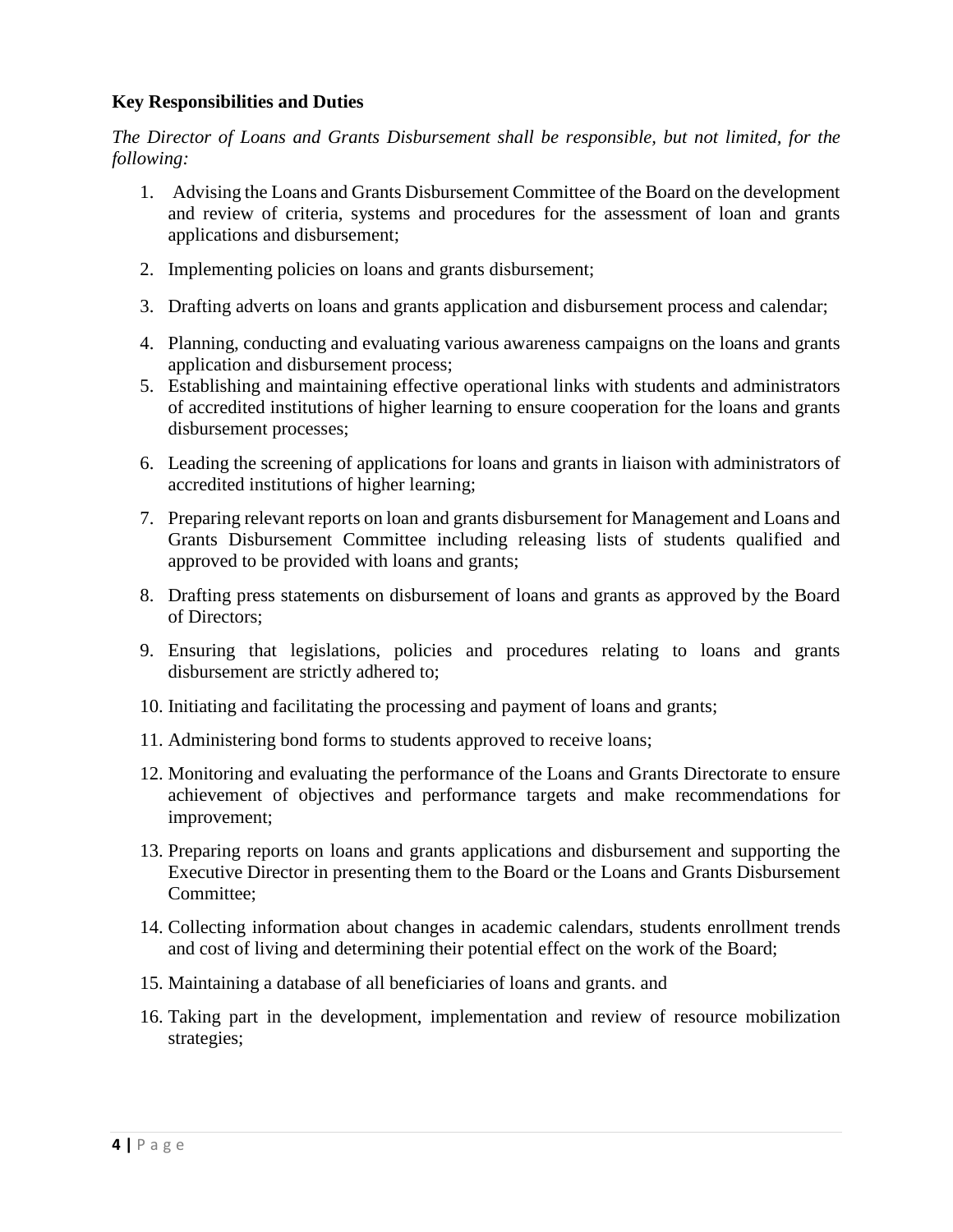#### **Qualifications and Experience**

*The ideal candidate should have the following minimum qualifications:*

- 1. First Degree plus a Master's Degree obtained from an accredited institution in any of the following fields: Education, Public Administration, Business Administration, Management Studies and Social Sciences; or
	- a. Equivalent professional qualifications in Finance, Banking and Accounting; or
	- b. Comparable qualifications in other related fields but complimented with a proven track record of managing institutions of higher learning or commercial enterprises or loans; and
- 2. At least three (3) years of post-qualification experience at senior management level, after obtaining a Master's Degree.

#### **Competencies, Skills and Attributes**

*The ideal candidate should have the following competencies, skills and attributes:*

- 1. Knowledge of Government procedures and regulations;
- 2. Passion to support matters of needy students;
- 3. Knowledge of socio-economic structure of the Malawian population including the welfare of students in institutions of higher learning;
- 4. Conflict resolution skills;
- 5. Ability to supervise others, a self-starter and self-motivation;
- 6. Familiar with contemporary developments in higher education financing globally;
- 7. Person who is ethical and of high integrity;
- 8. Be results+ oriented and able to cope with work pressure; and
- 9. Demonstrable experience in executive management.

#### **Appointment and Remuneration**

The successful candidate shall be offered a performance related contract for a period of three (3) years subject to renewal for another term, with an attractive salary, benefits and gratuity commensurate with the seniority of the position, based on the Board's Staff Terms and Conditions of Service.

#### **Method of Application**

All interested applicants **in this category** should send their application letters and detailed Curriculum Vitae including three traceable referees that includes previous employer, not later than Wednesday, **13th April 2022** to:

**The Comptroller of Statutory Corporations Department of Statutory Corporations P. O. Box 30061 Capital City Lilongwe 3.**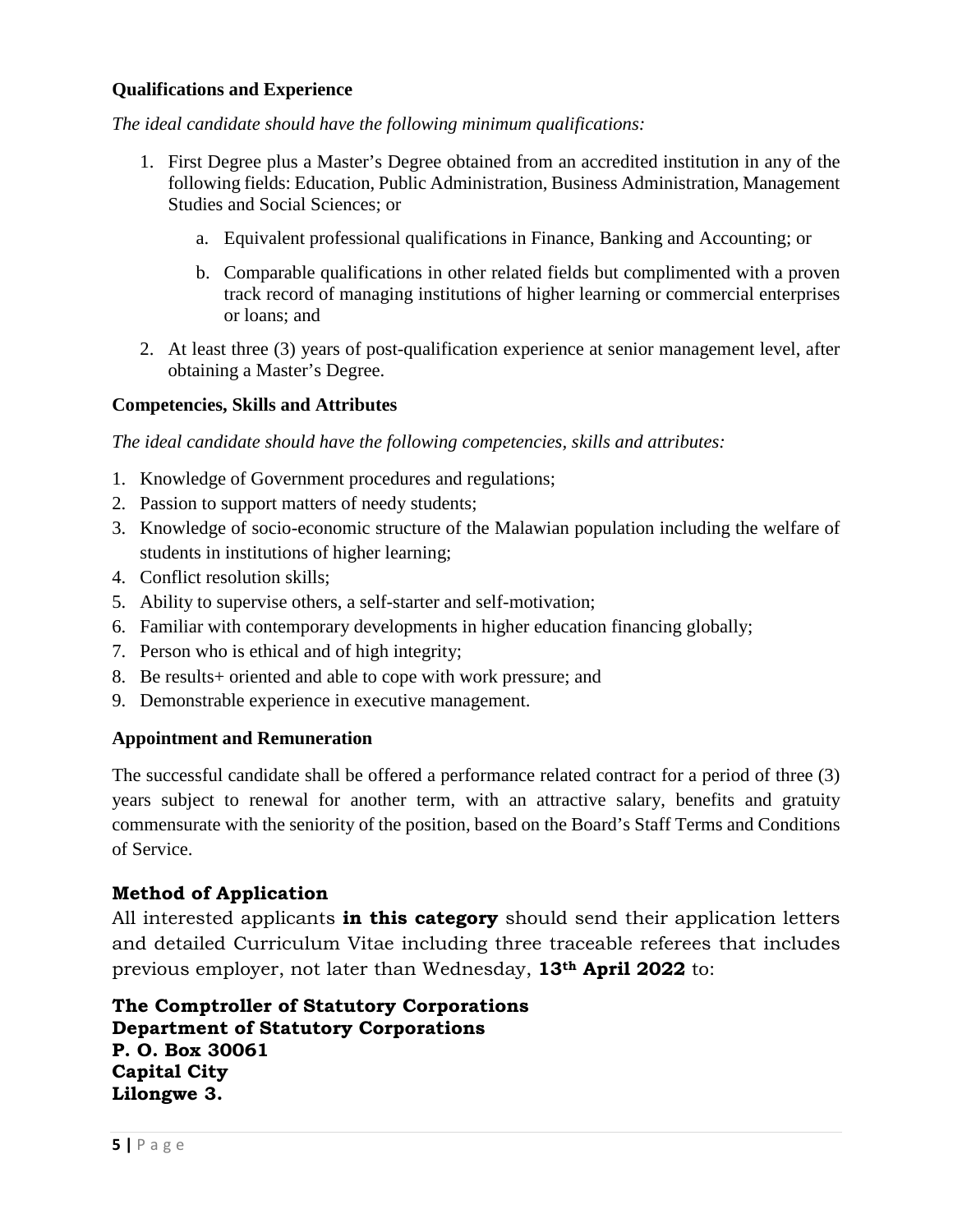Indicate the position you are applying for on the envelope or in your e-mail.

HESLGB is an equal opportunity employer and only shortlisted candidates will be acknowledged.

| 3. Job Title | : Procurement Officer |
|--------------|-----------------------|
| Grade        | $:$ HES 4             |
| Reporting    | : Executive Director  |

### **Job Summary:**

Under the overall guidance of the Executive Director, s/he shall be responsible for the effective management of daily procurement and disposal of assets of HESLGB.

Specific duties and responsibilities shall include:

- 1. Preparing an overall annual procurement and disposal of assets plan based on the HESLGB's approved annual budget;
- 2. Planning of procurement and disposal activities to meet the requirements of the user departments;
- 3. Preparing requests for quotations, proposals and tender solicitation documents;
- 4. Assessing individual procurement and disposal plans for specific procurement and disposal assignments against the annual plan;
- 5. Preparing budget estimates and forecasts for the Procurement and Disposal Unit;
- 6. Reporting on variances, trends and risk areas;
- 7. Ensuring prompt and effective actions in response to user departments;
- 8. Preparing bidding documents and managing complex tendering processes;
- 9. Undertaking evaluation of major and complex tenders;
- 10. Preparing evaluation reports for presentation to the IPDC and PPDA;
- 11. Managing negotiations with suppliers in line with the PPDA Act;
- 12. Managing contracts that ensure delivery of goods, services and works are performed in accordance with the contract terms;
- 13. Monitoring supplier performance, recording and reporting poor supplier contract performance;
- 14. Providing technical pieces of advice to the Internal Procurement and Disposal Committee and Bid Evaluation teams;
- 15. Preparing minutes of the IPDC meetings;
- 16. Coordinating the production and submission of procurement quarterly reports to PPDA;
- 17. Preparing of procurement reports to Management;
- 18. Ensuring safe and systematic keeping of records for easy retrieval whenever required;
- 19. Any other duties that may be assigned by Management from time to time.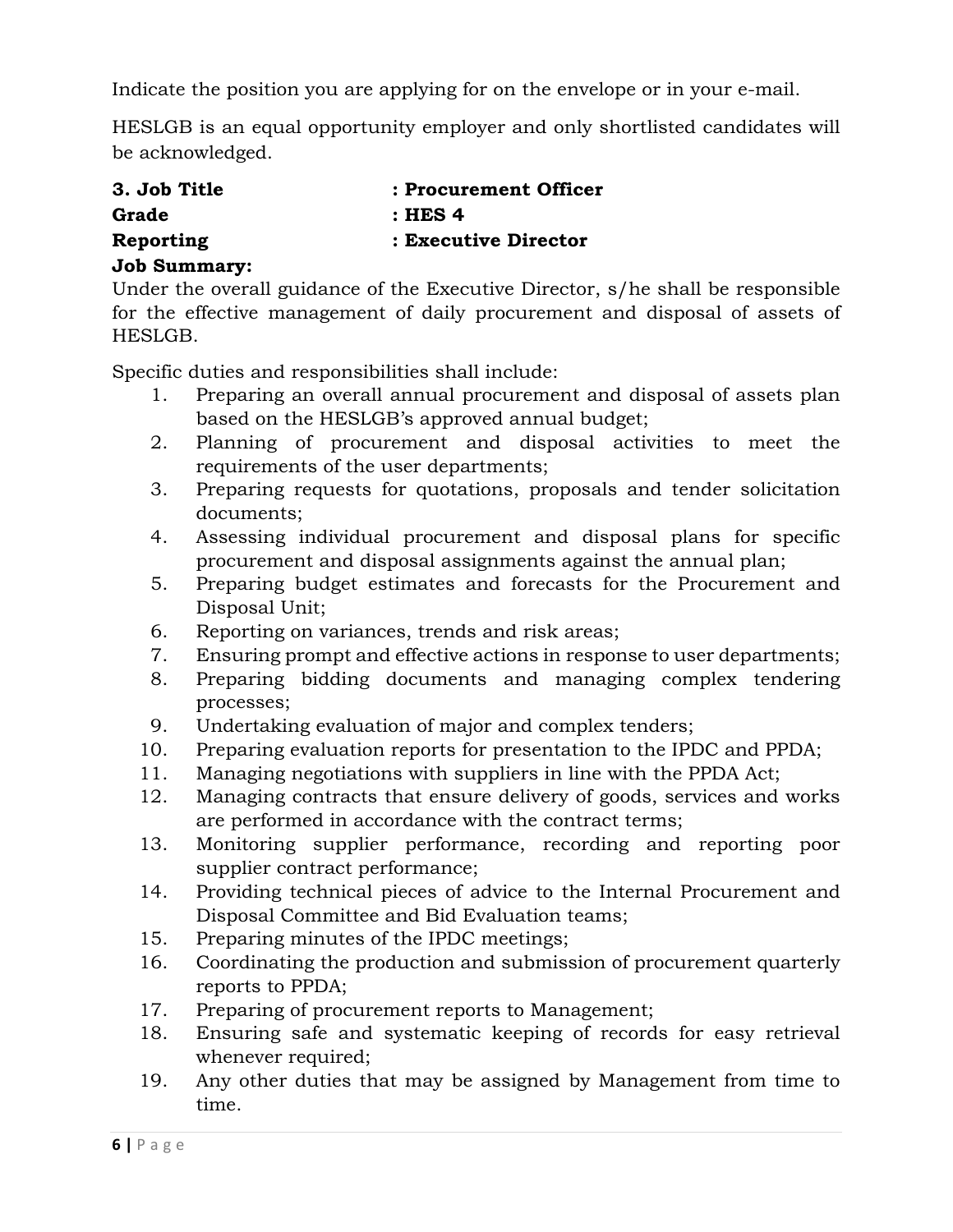## **Qualification and Experience**

- 1. Bachelor's Degree in Procurement and Supply Chain Management, or Graduate Diploma of the Chartered Institute of Purchasing and Supply (CIPS);
- 2. Minimum of 3 years' work experience in Public Procurement at a reputable institution;
- 3. Experience in handling World Bank, DFID, USAID funded projects will be a distinct advantage;
- 4. Knowledgeable in the PPDA Act requirements;
- 5. Good computer knowledge;
- 6. Those with experience in SFMIS and SAGE Evolution computer packages will have an added advantage;
- 7. Ability to work under pressure and strict deadlines;
- 8. A registered member of the Malawi Institute of Procurement and Supply.

| 4. Job Title | $\mathbf{1}$ and $\mathbf{2}$ and $\mathbf{3}$ | <b>Loans and Grants Disbursement Manager</b> |
|--------------|------------------------------------------------|----------------------------------------------|
| Grade        | $\mathcal{L}$ , $\mathcal{L}$                  | HES 3                                        |
| Reporting    |                                                | : Director of Loans and Grants Disbursement  |

## **Job Summary**

The overall purpose of the job is to oversee the operations of the loans and grants disbursement and ensure all loans and grants disbursement policies are adhered to.

## **Duties and Responsibilities:**

- 1. Developing, documenting, implementing and maintaining a comprehensive disbursement strategy.
- 2. Initiating steps for loan disbursement using the most viable means employable;
- 3. Identifying, assessing and evaluating risk areas in loan disbursement and making appropriate recommendations for improved disbursement of HESLGB funds.
- 4. Identifying key risks that are associated with disbursement, assessing those risks, and establishing the best practices to counter and ensure effective disbursements.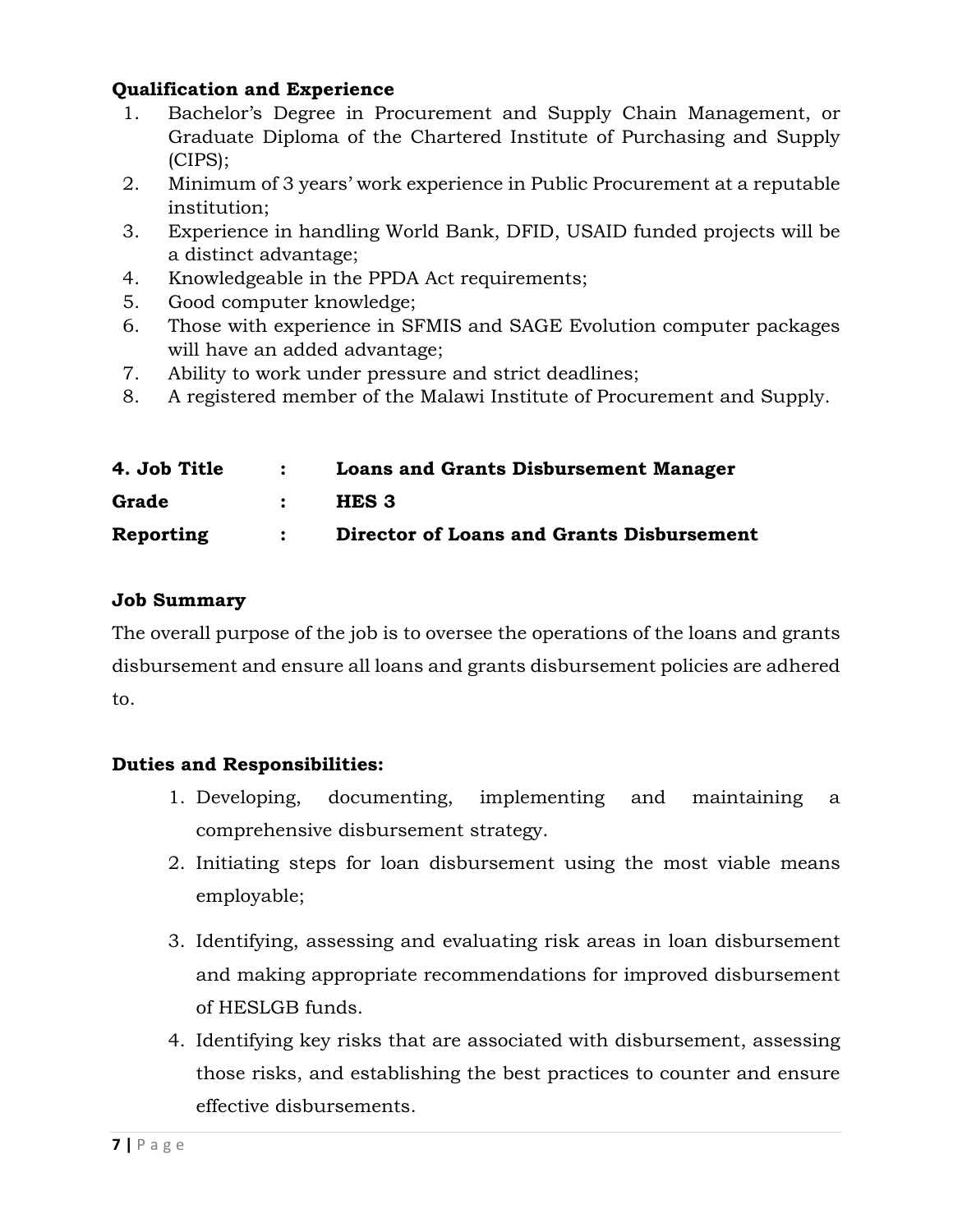- 5. Preparing accurate and timely monthly and quarterly reports, clearly indicating performance and delinquency levels.
- 6. Ensure timely disbursement of the Boards funds;
- 7. Refer matters to the director, participation and provision of required documents/ information.
- 8. Effective allocation of accounts for loan disbursement, reviewing loan disbursement performance, and making necessary recommendations.
- 9. Perform any other duties as assigned from time to time.

## **Personal Specification and Qualifications**

- 1. A Bachelor of; Education, Business Management, Business Administration, Finance or equivalent.
- 2. Judgment and decision-making ability.
- 3. Accuracy and attention to detail.
- 4. Able to detect ineligible loan applicants and handle difficult potential loan beneficiaries with diplomacy and tact.
- 5. Computer literate and knowledge and experience of working with accounting packages.
- 6. Minimum 3 years' relevant experience.
- 7. Has satisfactorily served in a comparable position with similar responsibilities.

| 5. Job Title | <b>Loans Recoveries Manager</b>   |
|--------------|-----------------------------------|
| Grade        | HES 3                             |
| Reporting    | <b>Director of Loans Recovery</b> |

## **Job Summary**

The overall purpose of the job is to oversee the operations of the loan recovery section and ensure all Recovery policies are adhered to.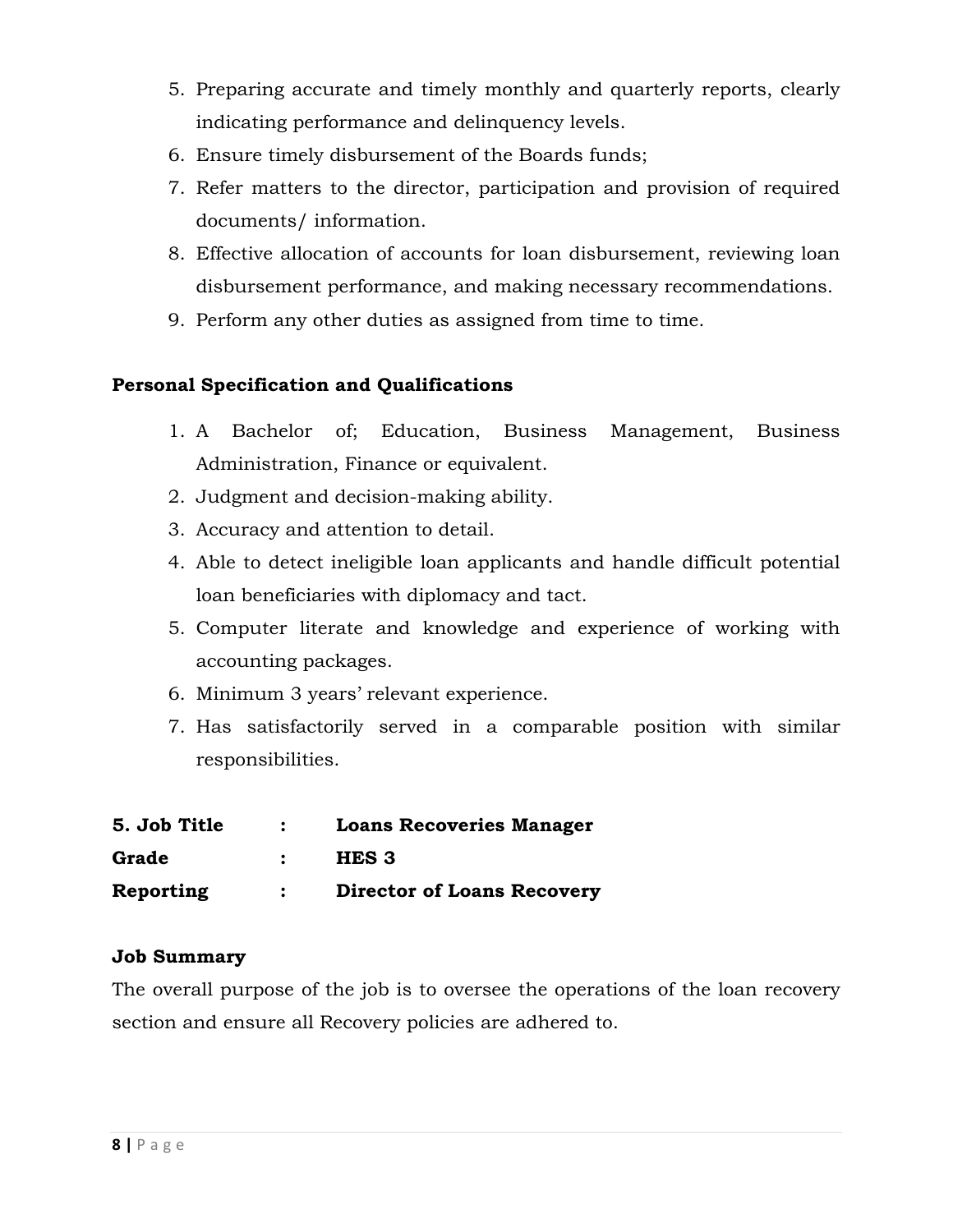#### **Duties and Responsibilities:**

- 1. Developing, documenting, implementing and maintaining a comprehensive recovery strategy.
- 2. Initiate steps for loan recovery using the most viable means employable;
- 3. Identifying, assessing and evaluating risk areas in recovery and making appropriate recommendation for improved collections of HESLGB loans.
- 4. Working with other players in the market with a view to enforcing recoveries from members with default.
- 5. Timely prepare detailed reports.
- 6. Ensure timely collection and recovery of the HESLGB loans;
- 7. Refer matters to the director, participation and provision of required documents/ information.
- 8. Effective allocation of accounts for loan recovery and collection, reviewing loan recovery performance, making necessary recommendations.
- 9. Perform any other duties as assigned from time to time.

#### **Personal Specification and Qualifications**

- 1. A Bachelor's degree in Accounting, Finance, Banking, Credit Management or related field.
- 2. A professional qualification in accounting, banking, credit management will be an added advantage
- 3. Judgement and decision-making ability.
- 4. Accuracy and attention to detail.
- 5. Able to handle difficult loan beneficiaries with diplomacy and tact.
- 6. Knowledge and experience of working with accounting packages.
- 7. Minimum three (3) years' relevant experience.
- 8. Has satisfactorily served in a comparable position with similar responsibilities.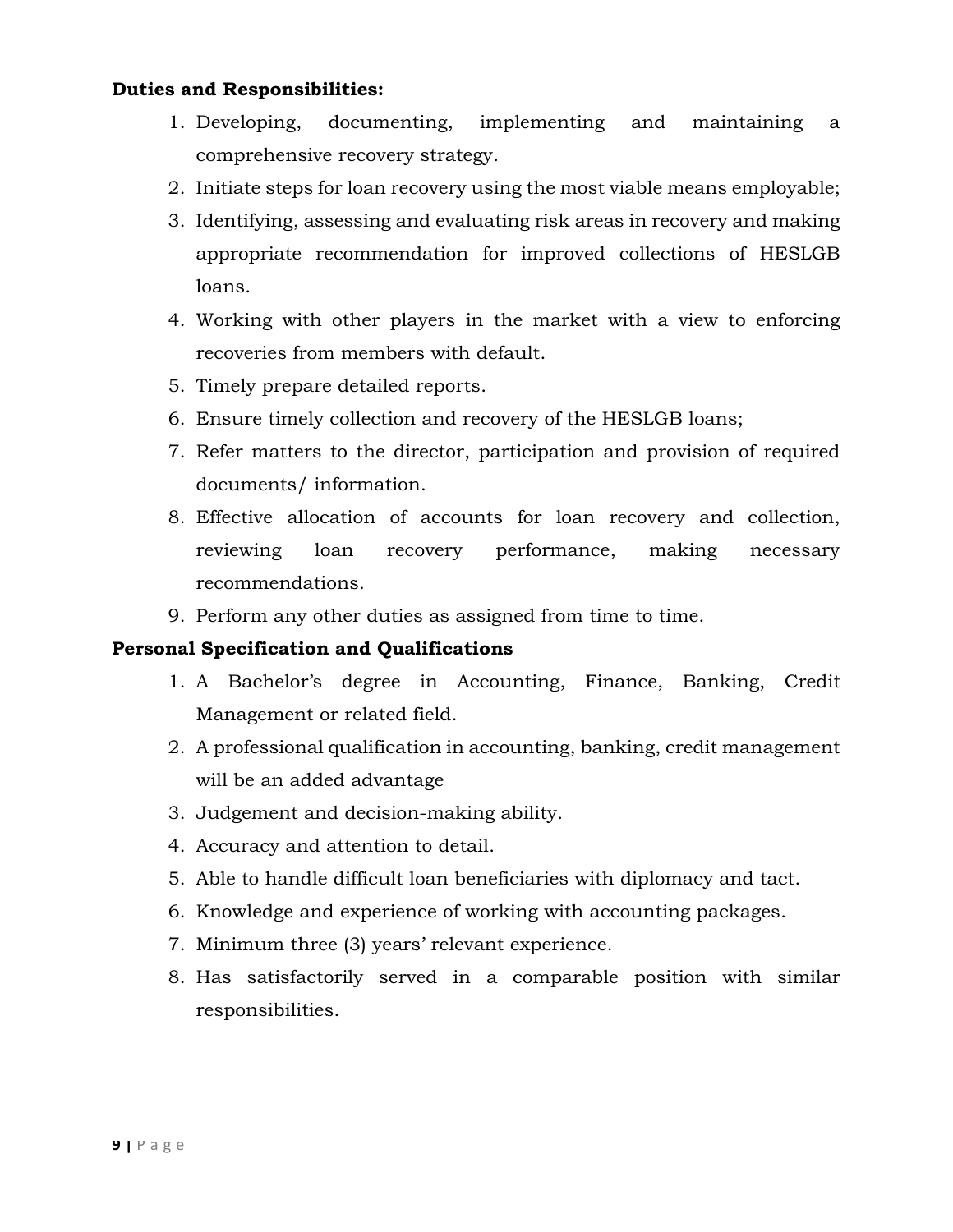| 6. Job Title | <b>Finance and Administration Manager (FAM)</b> |
|--------------|-------------------------------------------------|
| Grade        | HES 3                                           |
| Reporting    | Director of Finance and Administration          |

### **Job Summary:**

Ensuring that effective financial procedures and financial controls are in place in order to effectively control and manage the fund. Ensuring effective and efficient utilization of the Loans Board's financial resources and management of Loans Board's assets. The Finance and Administration Manager is responsible for planning and executing Finance and Administration policies and procedures, HR Planning and Analysis; equal employment opportunity; staffing; HR development; compensation and benefits; Health, Safety and Security; Employee and Labor/Management Relations.

He/she closely works with and supervises the Finance Officers, Human Resource Officer, Administrative Officer, checks prepared vouchers or any financial correspondence before the Director of Finance and Administration finally recommends them for approval.

## **Duties/Responsibilities:**

- 1. Promoting programs and services that are produced in a cost-effective manner, while maintaining an acceptable level of quality;
- 2. Overseeing the fiscal activities of the organization including budgeting, reporting and audit;
- 3. Ensuring effective loans recoveries and disbursement processes;
- 4. Working with Director of Finance and Administration to ensure financing to support short- and long-term goals;
- 5. Ensuring that there is timely submission and presentation of administration and financial reports required by Management and the Board;
- 6. Formulating and driving innovative resource mobilization strategies in order to increase the financing capacity of the Board.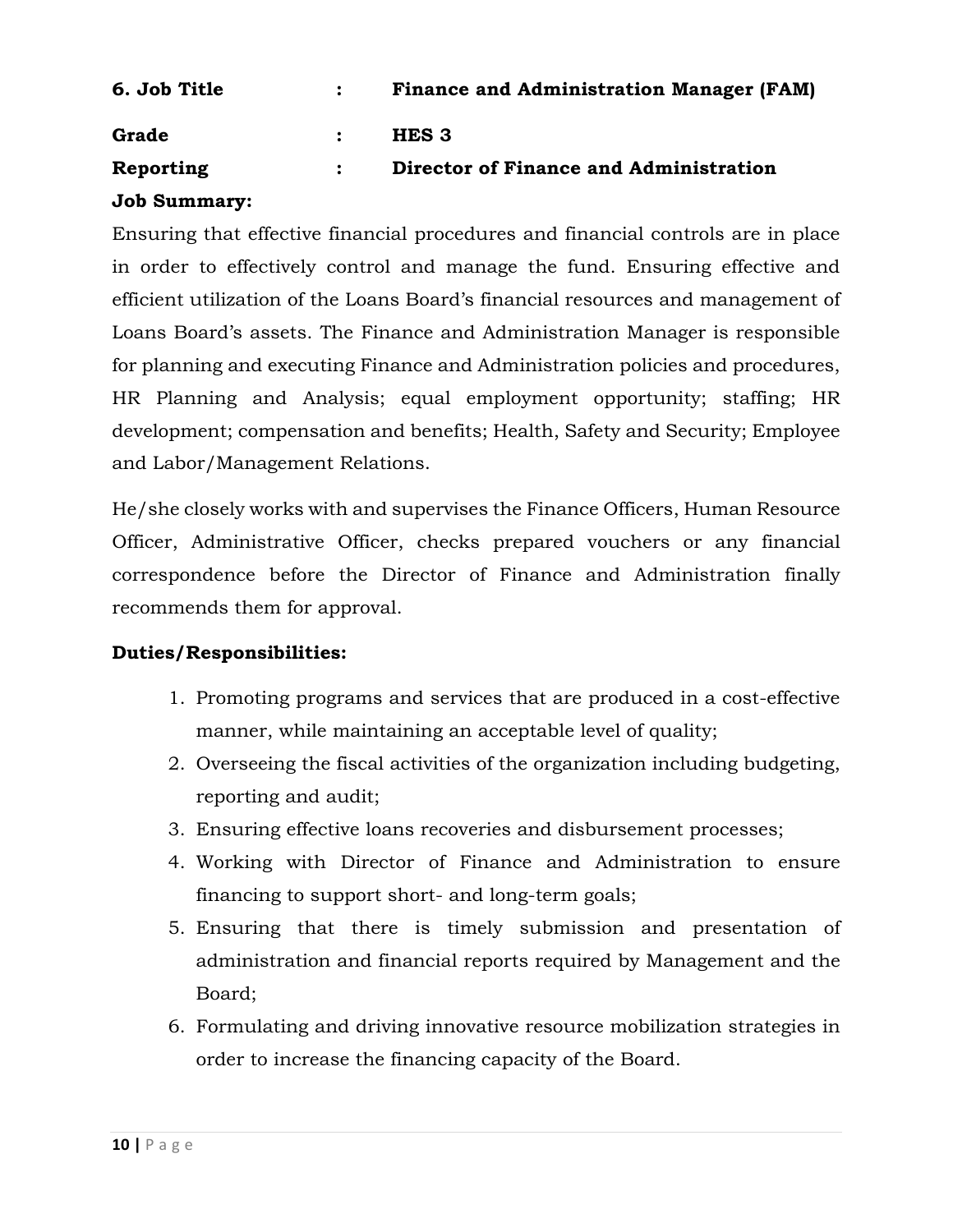- 7. Provide leadership for the formulation of HR strategy, policy and annual programs of action.
- 8. Participate in the formulation of departmental budgets and manage resources allocated prudently and in compliance with the Fund's financial policies and practices.
- 9. Processing staff compensation and benefits
- 10. Conduct training needs analysis annually, develop a training plan, and ensure its implementation to meet staff training and development needs.
- 11. Administer staff performance and reward management systems, processes and procedures.
- 12. Develop and maintain a database of staff records in appropriate formats enabling quick access and retrieval.
- 13. Provide leadership in the management of HR policies and procedures relating to staff discipline and good working relationship.
- 14. Administer and manage labor relations policies, grievance and disciplinary procedures.
- 15. Interpret HR policies, terms and conditions of service.
- 16. Initiate recruitment processes to fill vacancies in liaison with relevant Heads of Departments.
- 17. Administration of the pension and medical aid scheme.
- 18. Supervise the maintenance of leave records.
- 19. Maintenance of HESLGB establishment and the preparation of staff quarterly returns and the determination of permanent and temporary employees.
- 20. Management of staff welfare and corporate social responsibility programs.
- 21. Management of transport, security and the identification of office needs and requirements.
- 22. Efficient deployment of labour.
- 23. Initiate updates of job descriptions of staff in liaison with Heads of Departments.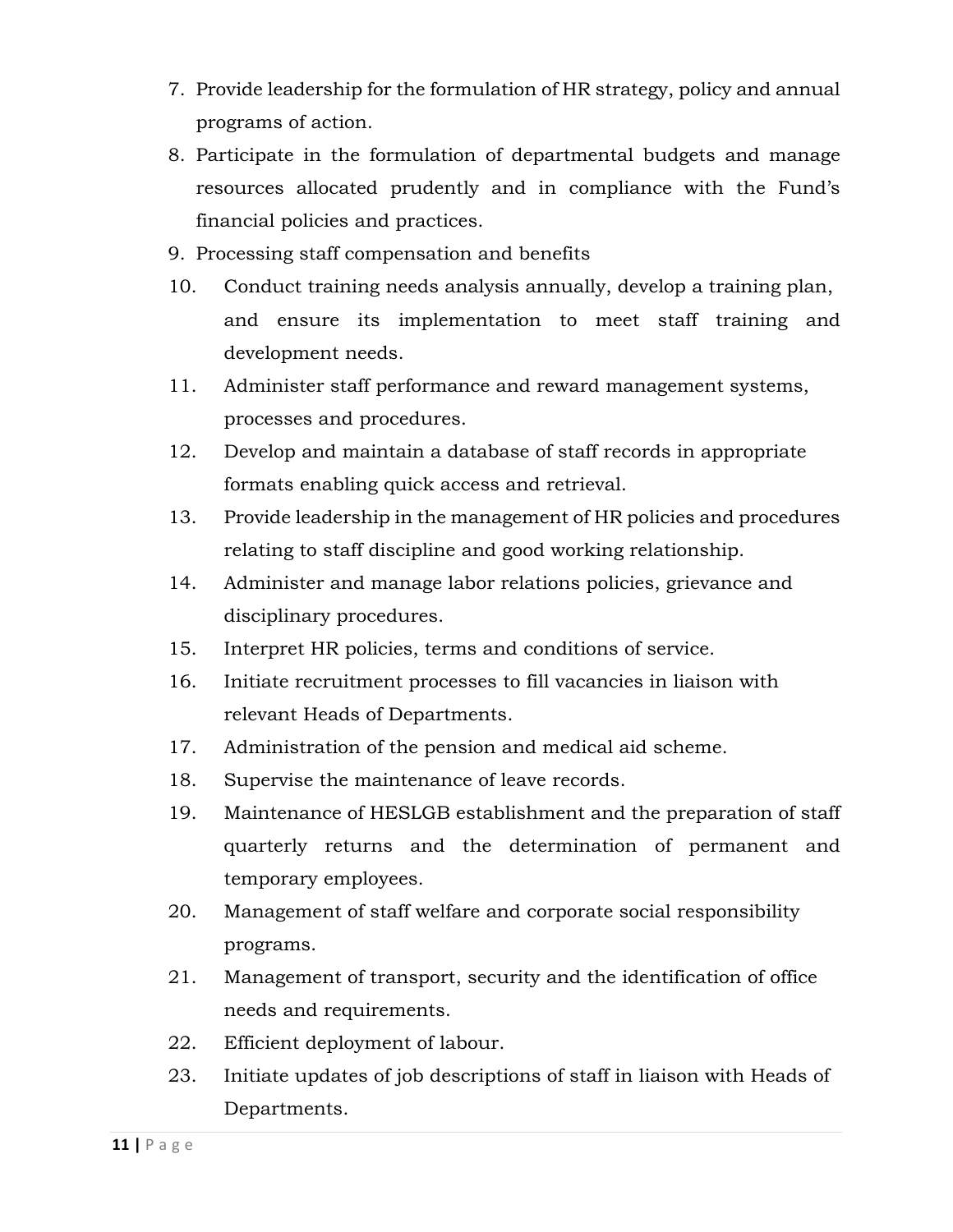24. Perform any other duties and responsibilities as assigned from time to time.

### **Qualifications and Experience**

- 1. Bachelor's Degree in Accounting, Finance, Business Administration or any related field;
- 2. Must have Professional certifications in either ACCA/CIMA/ICAM or any related field;
- 3. At least three (3) years' experience in management position in a busy organization.

| 7. Title of Post                | <b>Communication Manager (CM)</b> |
|---------------------------------|-----------------------------------|
| Grade                           | HES 3                             |
| <b>Reporting Responsibility</b> | <b>Executive Director</b>         |

### **Job Purpose**

Reporting to the Executive Director, the Communication Manager (CM) must be able to demonstrate competitive knowledge in mass communication, public relations and adult education.

## **Key Responsibilities and Duties**

- 1. Developing and implementing communication strategy, policies and procedures to provide information, education and communication support to the Board;
- 2. Developing and implementing corporate communication section plans in line with the objectives of HESLGB;
- 3. Creating awareness to the public on the role and functions of the Board;
- 4. Developing and executing of brand marketing and product media campaigns in line with HESLGB mandate;
- 5. Managing external communication agencies assigned to the Board;
- 6. Facilitating internal customer engagement to ensure the staff are aware of all Board related initiatives, events and activities;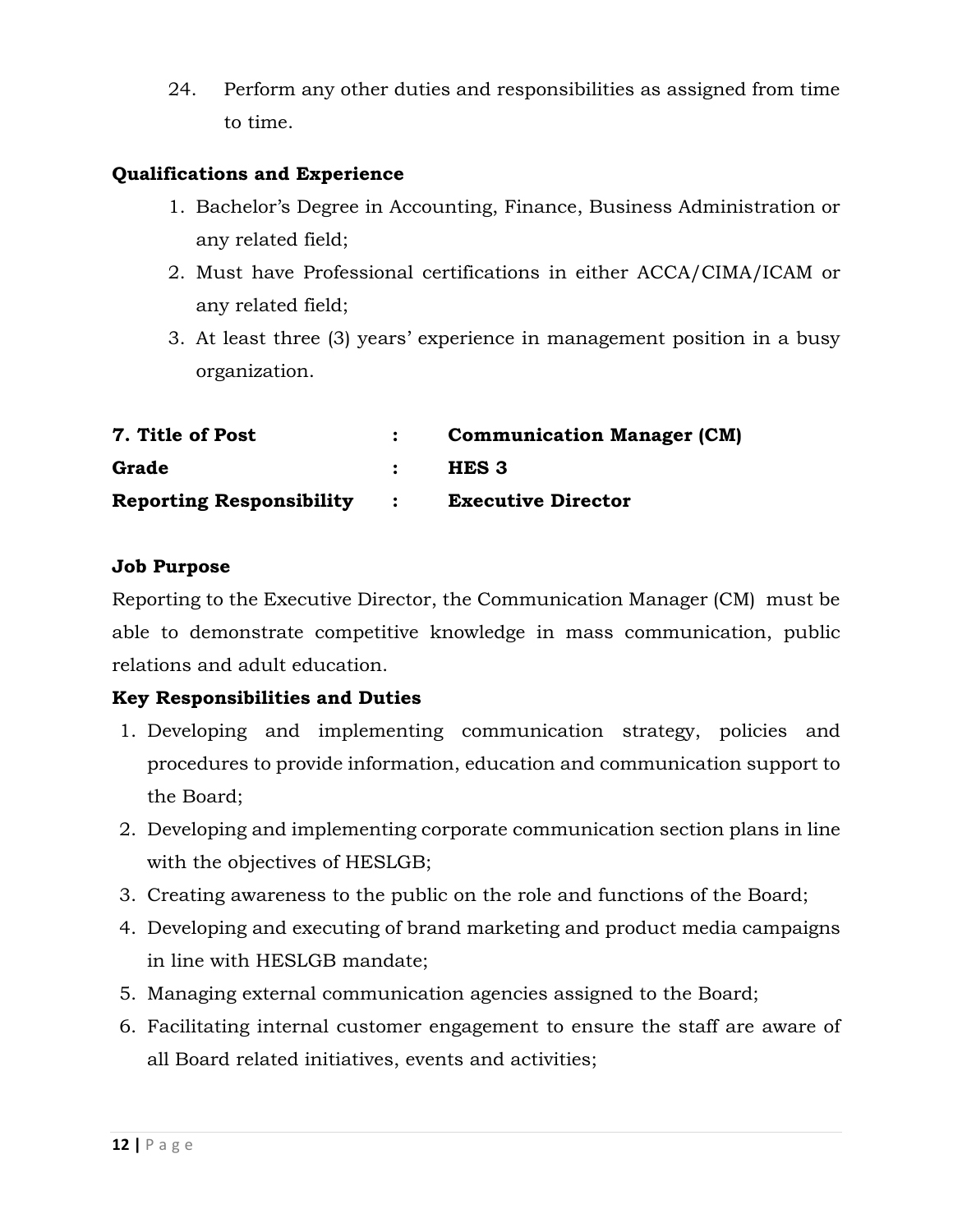- 7. Managing the Board's reputation through media monitoring and engagement;
- 8. Ensure sectional staff adherence to performance management framework.

## **Public Relations role:**

The CM is responsible for proactively managing and enhancing the corporate image and stakeholder relations of the Board. He/she will use varied media to build and sustain the good image of HESLGB through planned publicity campaigns and other public relations activities. The CM will work closely with all directorates as well as the ED and is expected to collaborate with the ITM in all IEC programming from planning to execution stages to ensure that HESLGB presents unified, rather than conflicting messages.

## **The key public relations tasks are:**

- 1. Planning publicity programs, strategies and campaigns;
- 2. Developing and making presentations and press releases;
- 3. Addressing enquiries from the public, the press and other stakeholders;
- 4. Organizing and attending promotional events;
- 5. Speaking publicly at press conferences, exhibitions, tours and visits;
- 6. Providing clients with current and new information about HESLGB;
- 7. Analyzing media coverage; planning and undertaking research related to PR; and
- 8. Constantly liaising with clients, management and other staff.

## **Person Specification and Qualification**

The ideal candidate for the position of CM must have:

- 1. Bachelor's degree in Mass communication or any related field
- 2. Must have practical experience in civic education, public relations and education.
- 3. Member of a relevant professional body public relations, communications, customer experience or marketing.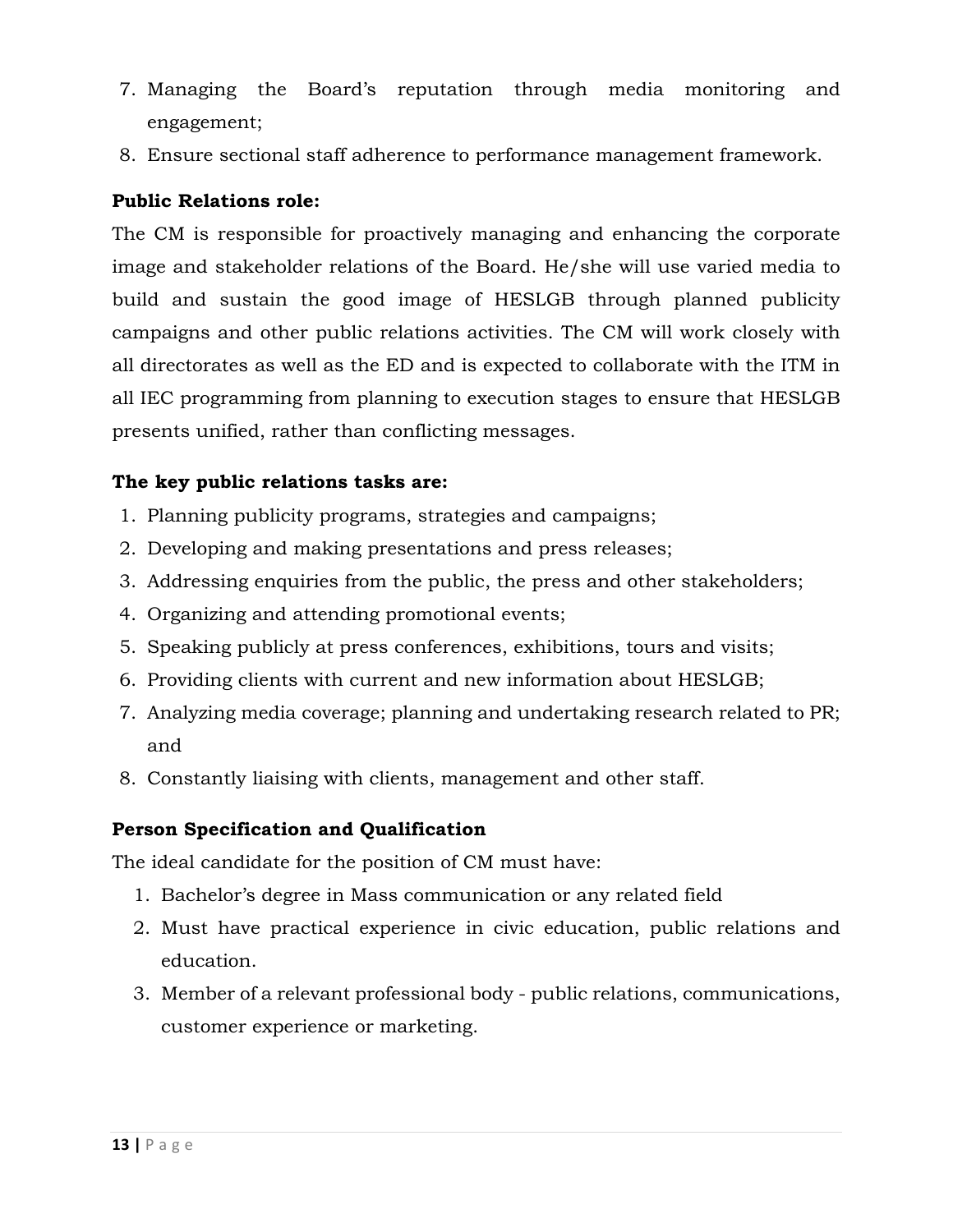## **Essential attributes:**

- 1. Minimum of three (3) years' relevant experience, one [1] of which should be at supervisory level in a comparable institution
- 2. Excellent organizational and planning skills
- 3. Superior time management skills
- 4. Report writing skills
- 5. Problem Solving skills
- 6. Project management skills

## **Behavioral Attitudes**

- 1. Leadership
- 2. Interpersonal & communication skills
- 3. Ability to inspire team work
- 4. High integrity and dependability
- 5. Attention to detail

| 8. Job Title                      | <b>Loans and Grants Disbursement Officer</b> |     |        |              |
|-----------------------------------|----------------------------------------------|-----|--------|--------------|
| Grade                             | HES <sub>4</sub>                             |     |        |              |
| <b>Reporting Responsibility :</b> | Loans                                        | and | Grants | Disbursement |
| <b>Manager</b>                    |                                              |     |        |              |

#### **Job Summary**

The ideal candidate should be experienced and detail-oriented loan officer. In this position, he/she will act as a liaison between applicants of student loans, helping qualified applicants obtain loans and set up payment plans. Duties will include processing and supervising the processing of loan applications including on-line applications; meeting with applicants, if need be, and examining active loans. The ideal candidate will have experience managing different types of loans including but not limited to individual loans.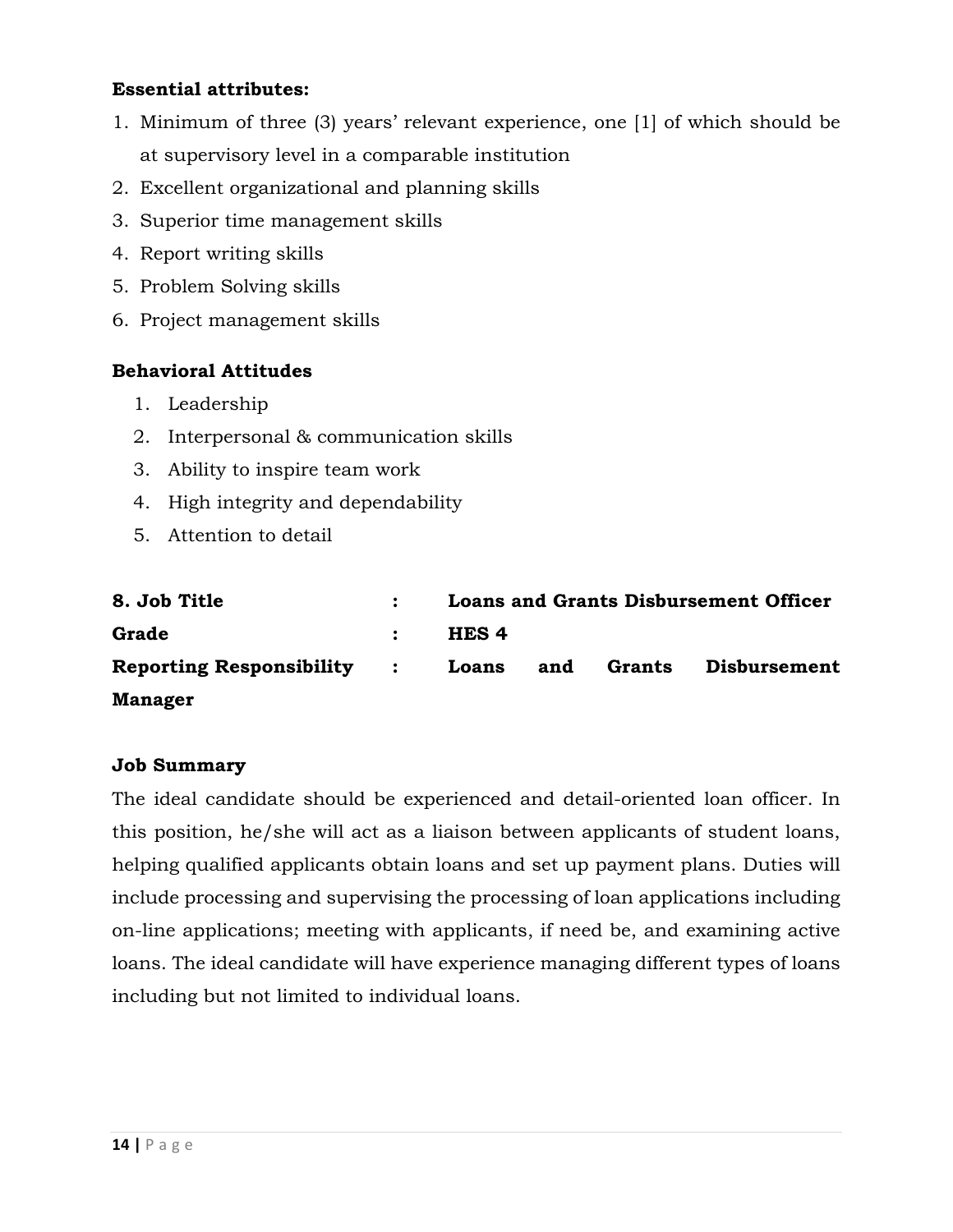### **Responsibilities:**

- 1. Analyse loan applicants in line with HESLGB's criteria; identify their needs and process information for loan applications;
- 2. Analyse active loan files on a regular basis and recommend solutions to speed up the loan process;
- 3. Complete student loan contracts and teach on policies and regulations;
- 4. Interface with applicants to clarify or resolve outstanding issues;
- 5. Submit student loan applications in a timely manner.
- 6. Timely prepare detailed loan disbursement reports;
- 7. Reject loan applications and explain deficiencies to applicants.
- 8. Monitor and update loan beneficiary account records.
- 9. Respond to applicants' questions and resolve any loan-related issues.
- 10. Operate in compliance with HESLGB's laws and regulations.

### **Qualifications and Requirements:**

- 1. Bachelor's degree in Banking, Finance, Economics, Business Management, Business Administration or a similar field;
- 2. A minimum of 3 years' experience as a Loan Officer or related position
- 3. Broad understanding of loan regulations;
- 4. In-depth knowledge of computers an d loan processing/banking software;
- 5. Outstanding interpersonal and communication skills.

| 9. Job Title                      | <b>Internal Auditor</b>       |
|-----------------------------------|-------------------------------|
| Grade                             | HES 4                         |
| <b>Reporting Responsibility :</b> | <b>Internal Audit Manager</b> |

#### **Job Summary**

The Internal Auditor will assist in the achievement of organization's set goals and objectives by examining and evaluating the adequacy and effectiveness of the governance processes, risk management and internal control systems.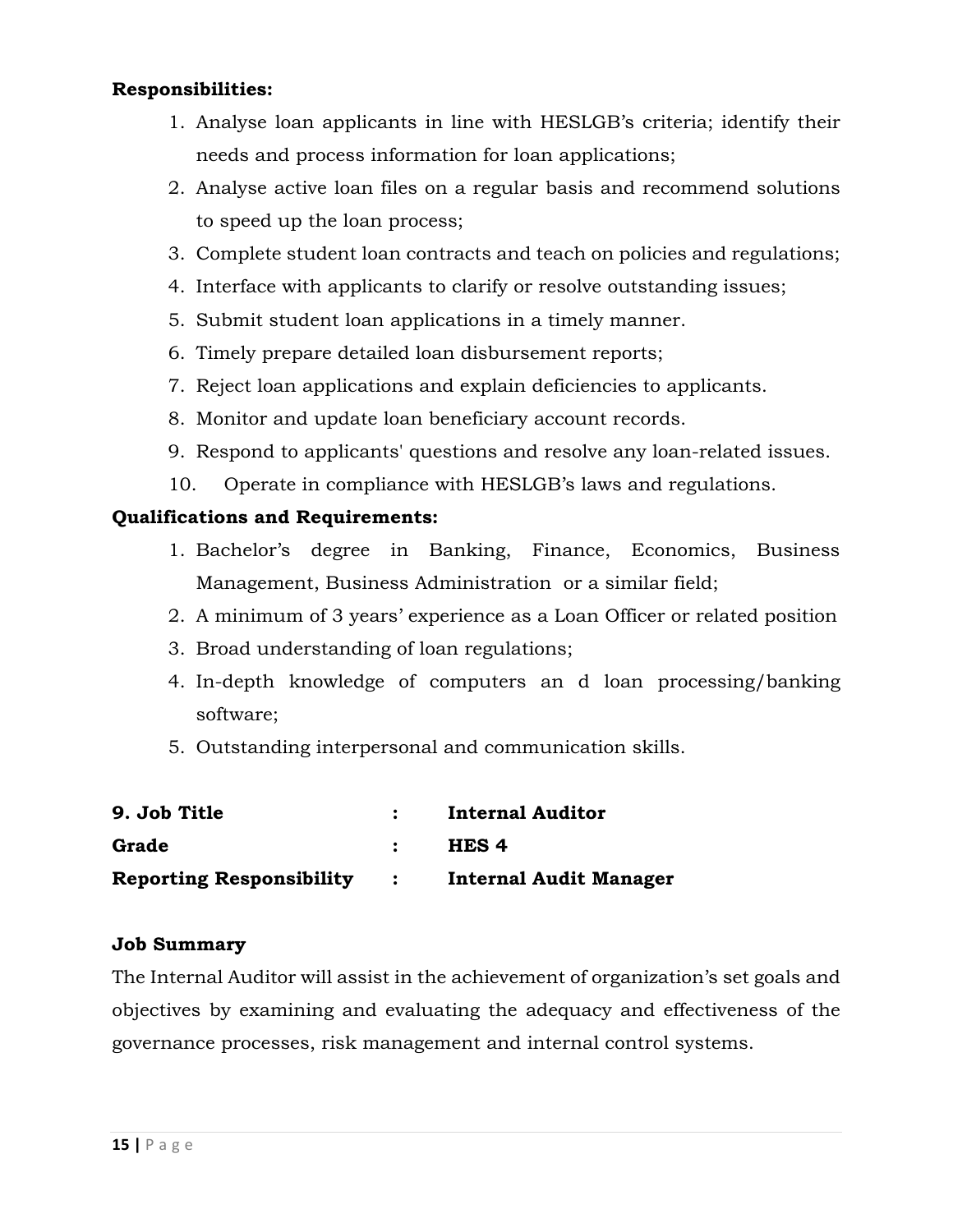## **Duties and Responsibilities**

The duties and responsibilities of the internal Audit will include:

- 1. Assists the Internal Audit Manager to plan and organize internal audit activities including annual work plans.
- 2. Conducts routine financial, operational and compliance audit tasks as assigned.
- 3. Assists in preparation of departmental budgets.
- 4. Compiles and submits work papers for given assignments with applicable and necessary evidence to the Internal Audit Manager.
- 5. Analyses evidence from audits and investigations and compiles draft reports of findings with recommendations.
- 6. Performs follow up on the implementation of corrective/remedial measures performed by departmental heads with the objective of eliminating control gaps and or deficiencies identified in prior audits.
- 7. Investigates alleged or suspected theft, fraud or mismanagement related to financial and operational transactions.
- 8. Performs ad-hoc projects from time to time through the Internal Audit Manager.

## **Education and Experience Requirements**

- 1. Bachelor's Degree in Internal Auditing, Accounting or related field.
- 2. Professional certification in Internal Audit as an added advantage.
- 3. At least Two (2) years internal audit work experience.

## **Skills and Personal Attributes**

- 1. Good understanding of organizational policies and procedures.
- 2. Broad Knowledge of principles of risks and controls
- 3. Good analytical skills
- 4. Sound ethics and integrity
- 5. Willingness to travel frequently and at short notice.
- 6. Good communication skills (written/oral).
- 7. Ability to work under pressure with minimum supervision.
- 9. Membership to a professional body such as Institute of Internal Auditors, ICAM, ACCA.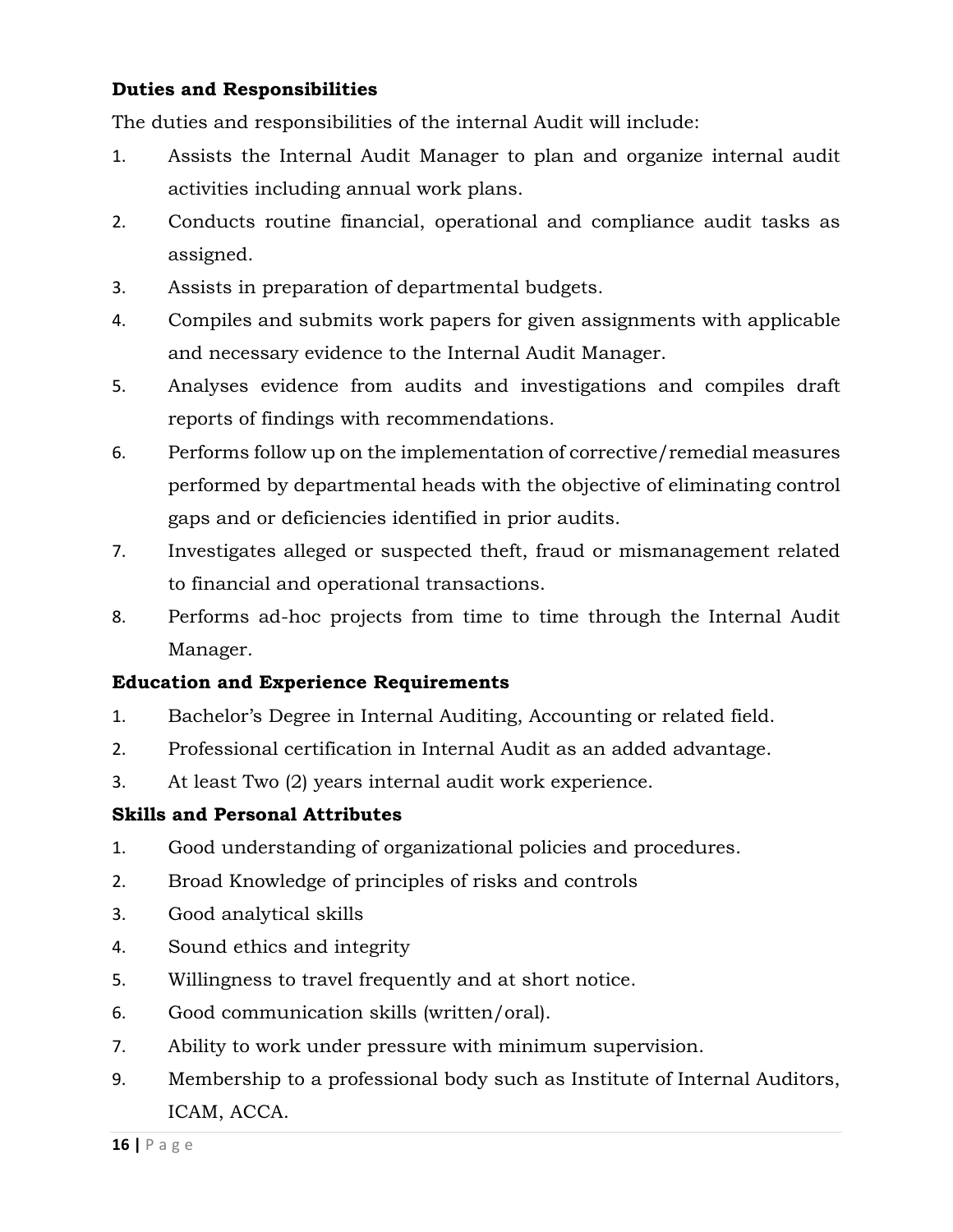| 10. Title of Post               |                                        | Driver             |
|---------------------------------|----------------------------------------|--------------------|
| Grade                           | $\bullet$ . The set of $\bullet$       | HES 9              |
| <b>Reporting Responsibility</b> | $\mathbf{L}$ . The set of $\mathbf{L}$ | <b>Head Driver</b> |

### **Job Summary**

To facilitate mobility of staff through provision of transport and perform other office duties.

## **Key Responsibilities and Duties**

- 1. Drive vehicle(s) on official errands as assigned by the Head Driver and management
- 2. Report immediately any damage or fault on the vehicle before or after any journey
- 3. Ensures that the vehicle(s) is roadworthy, has adequate fuel, water, tyre pressure and valid certificate of fitness and road tax before driving it
- 4. Monitors the Pool vehicle(s) log book and keeps a record of all journeys made duly signed by the responsible officer
- 5. Washes and cleans the vehicle(s) both inside and outside daily
- 6. Makes sure that all the accessories such as wheel spanner, jack and spare tyre are safely kept and in usable conditions
- 7. Assist officers travelling with him/her whenever need arises
- 8. Delivery and collection of mail
- **9.** Perform any other duties as assigned from time to time.

## **Person Specification and Qualification**

The ideal candidate for the position of Driver/Office Assistant must have:

- 1. A minimum qualification of a Junior Certificate of Education with a clean valid driving license
- 2. Defensive driving/ chauffer and motor vehicle mechanics certificate will be an added advantage with at least 2 years' experience as a driver in a busy organization.